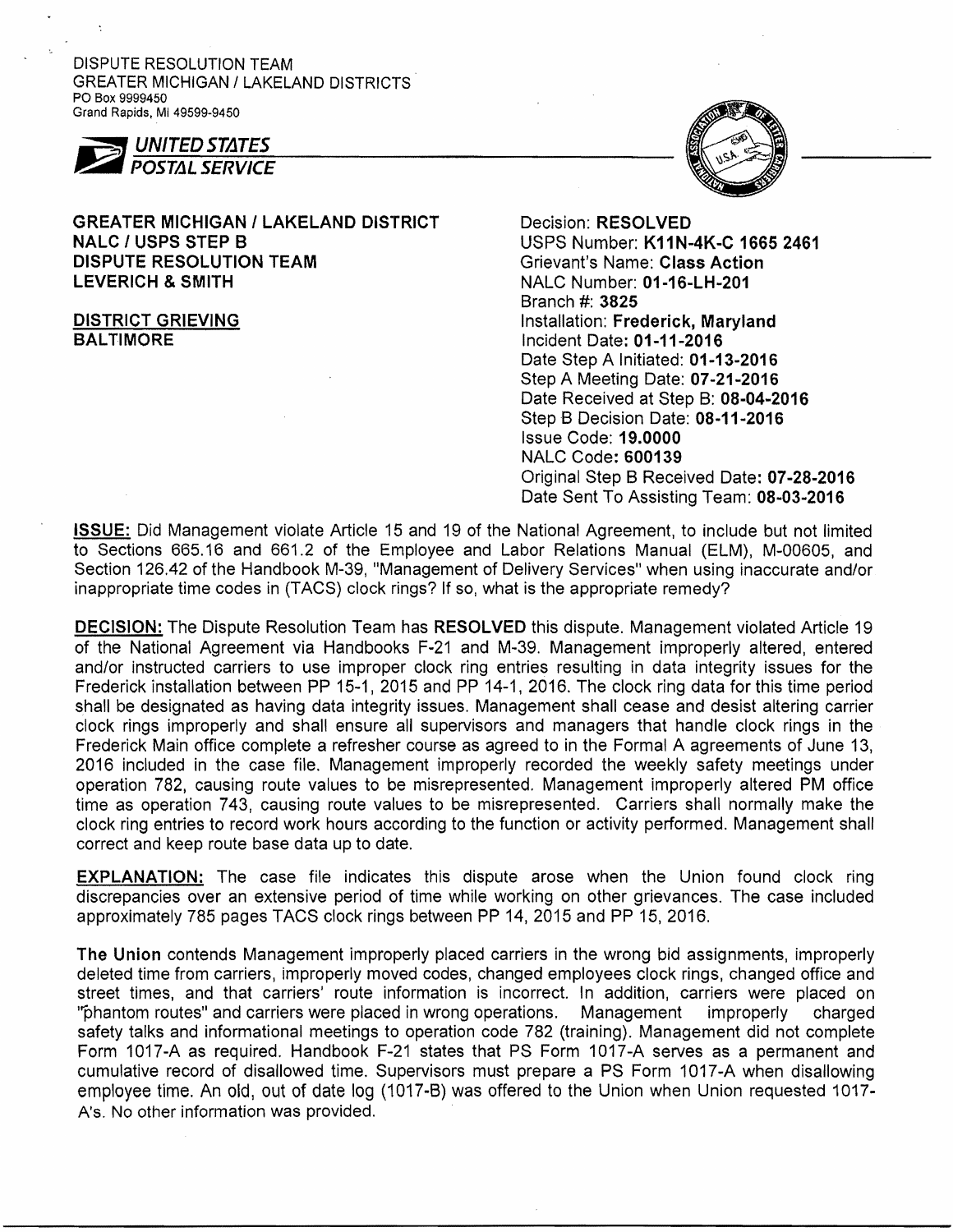Management moved carriers from office/street to another function without the appropriate cause and/or documentation. This included, but was not limited to waiting (354) and training (782) time. The Postmaster's response to the union about these altered clock rings was that Management needed to account for weekly stand up talks given every Thursday. The Union explained that these Thursday stand up talks regarding safety should be included in normal clock rings of 727 office time, since they occur weekly, and not under code 782 which is formal training. The TACS training manual warns supervisors of changing clock rings without appropriate cause and documentation.

## TACS: Time and Attendance Collection System, supervisor training (pages 30-31): "Any time a ring is changed, TACS records the social security number of the individual who changed it. NOTE: the inspection service audits timekeeping records, and changing clock rings without appropriate cause and documentation is illegal."

Based on the preponderance of evidence the Union contends that management intended to mislead or deceive the Postal Service and employees by purposely altering employee's clock rings. The Union also contends Management in the Frederick facility changed codes and manipulated times of carriers causing them to lose out on time taken for normal duties in and out of the office. The Union does not see this as an "honest mistake" because this was brought up time and time again yet management has not corrected the issue. MisSing time on a work load report would hinder the correct information.

Management contends it has the right to alter clock rings to correct employee errors to reflect accuracy and or to make them whole if necessary. For example: An employee forgets to punch in or out to lunch as shown on the 1260 (Non-transactor card) provided by the Union on several occasions. In another instance employees may forget to end tour or begin tour thus requiring Management to input or alter a time code. Management contends if has the right to input a training code for the safety talks given on Thursdays because Frederick is a unique office in that it has a large hearing impaired staff for which the law requires a certified sign language interpreter be present during these stand up talks. To be cost effective we have set aside 15 to 30 minutes each Thursday as the designated day for the talks in lieu of the typical 5 minute daily talks. Management is responsible for providing documentation when necessary to the Human Resource department to verify that we are giving the talks on a consistent basis and that all hearing impaired personnel are given a fair opportunity to participate. Management has learned from past experience that when the employees are asked to input this specific time into their daily tasks; the end results are even more clock rings errors which require additional adjustments by management. Management contends it does not alter or input codes to show inaccurate times. In 99% of the situations the alteration is to the advantage of the employee. For example, by correcting and showing the accurate clock rings for the carriers performing the duties on auxiliary route 21701 C048, the route was proven to be more than 8 hours and converted to a full time route. It is never the intention of Management to misuse or do anything unethical in the matter of the clock rings as far as inputting codes or altering rings.

The DRT thoroughly reviewed all documentation provided in this extensive case file. The file contained TACS clock rings beginning in pay period 15, 2015 through pay period 14, 2016. The case file substantiates the Union's position that clock rings were altered which resulted in data integrity issues for the routes of the Frederick installation. All employees must use correct clocking procedures to ensure that hours are recorded in the operation, local unit, finance number where the work is performed.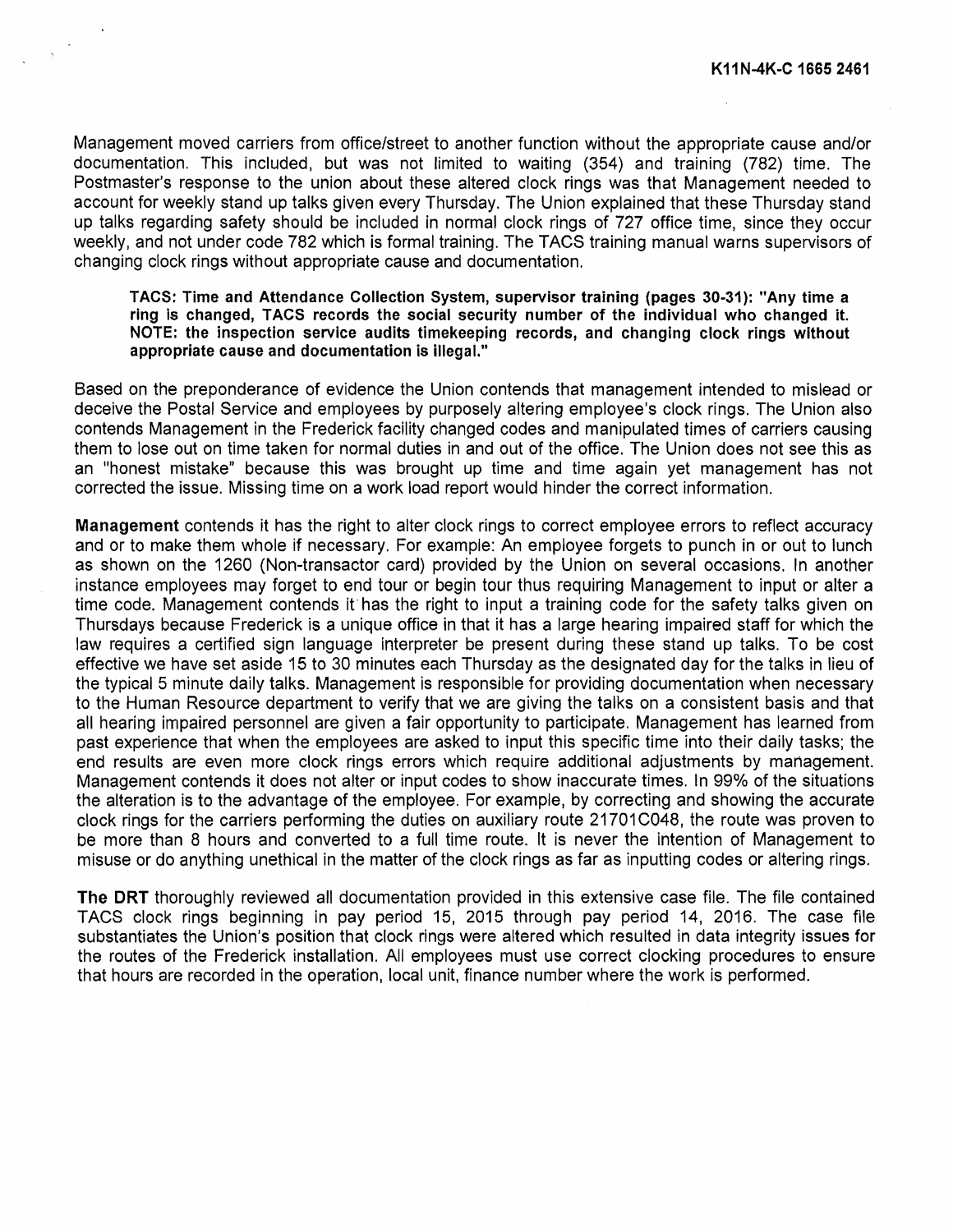The case file documents the following issues with the altered/deleted clock rings resulting in data integrity issues:

- Carriers were routinely put on Operation 743 by supervisors .17 hours (10 minutes) after returning to the office in the PM. There is no evidence they were performing any duties covered by this operation.
- Carriers were put on operation 354 (stand by time) at the exact same time for the exact time period without any supporting documentation showing there was no work to be performed.
- Carriers were on operation 228 which is a NON-carrier delivery of Express Mail function. Management offered no explanation for the use of this operation.
- Carriers were put on operation 782 and 743 for a time period when they had already punched to their street operation resulting in their street times being inaccurate.
- Loading parcels for carriers' own routes on operation 733 outside the Christmas season.
- Route assignments in route base information not correctly recorded.
- Out to lunch / in from lunch moves when the carrier has street function time.
- Carrier using operations 228 and 743 without identifying a route.
- Weekly use of operation 782 for safety meetings for 10, 15 or 20 minutes.

The DRT refers the parties to the following operation definitions and uses:

### Handbook M-32

### 354 Standby Delivery Services LDC *21/20*

Work hours of customer services employees who are kept on the clock, but are idle as a result of:

1. Storms, power failures, lack of workload, lack of containers or equipment for the processing, or transportation of mail.

2. This does not apply to temporary equipment breakdowns of 10 minutes or less.

354 (Standby Delivery Service) Normally, stand-by time is used when there is insufficient work available, unplanned, low-work-volume period on a particular day or days, or unplanned events such as equipment or communication breakdowns.

743 Carrier Customer Service Activities LDC 26 Delivery activities supporting carrier case labeling and AMS-related activities.

743 (Carrier Customer Support Activities) this operation code is reserved for AMS and other customer support activities that are out of the ordinary such as reviewing lines of travel after a route adjustment, putting in new case labels, or going out to the street with an AMS Tech for an audit.

782 Training - Delivery Services LDC *92/92* 

Supervisor and non-supervisor work hours of employees undergoing training while on duty. Includes the following activities:

1. Classroom training.

782 (Training Delivery Service) this operation code is used when carriers are actively engaged in training activities such as getting training on new equipment, participating in the dry run for a route inspection, etc. This operation is not to be used for the required safety talks as that is a normal office function and is considered part of the route time. The EL-801 Supervisors Safety Handbook instructs the Supervisor to have weekly safety talks and an annotated unit roster or other automated attendance document is acceptable to ensure who was in attendance.

EL-801 1-7 Safety Talk Requirements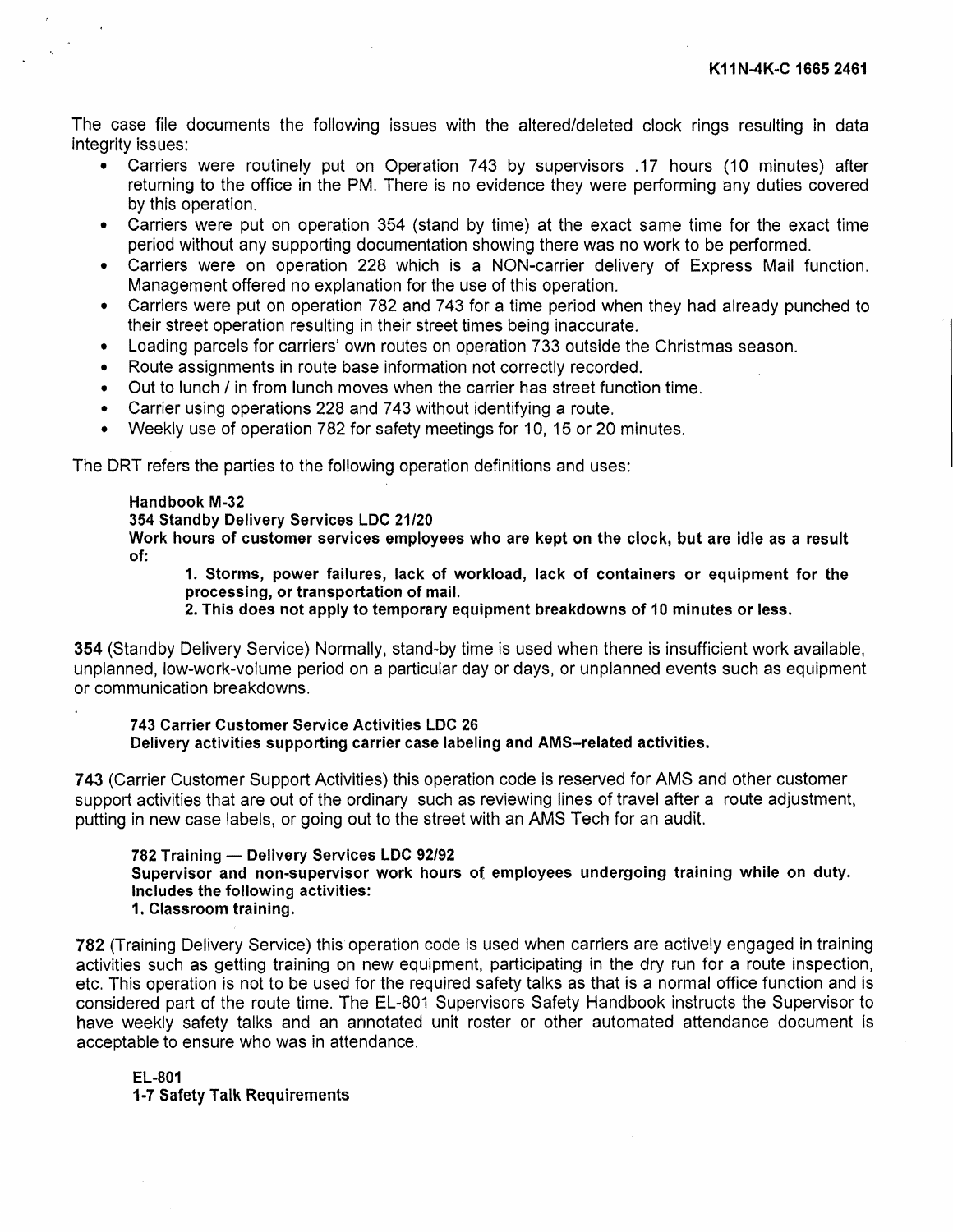Scheduled safety talks are intended to promote safety awareness. All line supervisors are required to conduct safety talks at least once a week with their employee groups, including temporary, casual, and relief personnel. It is important to make the topics of safety talks relevant to your work situation and interesting to your employees ....

... You must keep a record of all safety talks on file for 3 years, including the following:

a. The date, time, and unit where the safety talk was given.

b. The name of the person giving the talk.

c. The subject of the talk.

d. The names of employees attending the safety talk. An annotated unit roster or other automated attendance document is acceptable.

## 228 Express Mail Delivery LDC 48

Work hours used exclusively in the delivery of Express Mail by non-carrier employees. Supervisor hours used exclusively for the delivery of Express Mail is charged to this operation.

The M-32 Management Operating Data system manual states in pertinent part:

## 4-4.4 Stand-by Operations

Paid hours guaranteed by contractual agreements with the bargaining units that cannot be applied to performance of work must be recorded as nonproductive work hours using stand-by operations.

### 4.1 Definitions

Stand-by hours are hours recorded for which career bargaining unit employees are guaranteed work hours, as required by applicable national labor agreements, but for which there is insufficient work available. Normally, stand-by time is used for unplanned, low-work-volume periods on a particular day or days, or unplanned events such as equipment or communication breakdowns.

The Employee Badge Reader is used to track the hours worked by the operation number. If carriers are not identified to the correct operation those work hours will not be attributed to the route they are assigned to. The clock rings are used for many reports used in the evaluation of carrier routes and would be Inaccurate if carriers were placed under the inappropriate operation code. The M-41 instructs the carriers to record their time by selecting the proper transaction on the EBR. Management should ensure all carriers are properly trained on using the EBR to record the work/moves performed on the correct operation.

#### M-41

211.21 Badge Reader

a. Select the proper transaction code by pressing one button in each of two rows.

b. Insert employee badge so that slanted corner is down and to the right. This starts transaction.

- c. On-line light goes on and message is transmitted.
- d. On-line light goes out.

e. If the repeat light does not go on, operator can remove his badge. Transaction is complete.

f. If the repeat light goes on, push release button and remove badge. To repeat transaction, repeat all steps in this procedure.

The carrier shall perform the clock rings, but a Supervisor is permitted to correct clock ring errors and missing clock rings as stated in the F-21.

## Handbook F-21

## 144.31 Special Attention Required

Missing clock rings are a serious matter and require special attention. If a timekeeper discovers that a clock ring is missing from an employee's time card, the timekeeper should call it to the attention of the appropriate supervisor. The supervisor is permitted to manually enter the missing clock ring according to the supervisor's best estimate of the time that the clock rings would have been recorded.